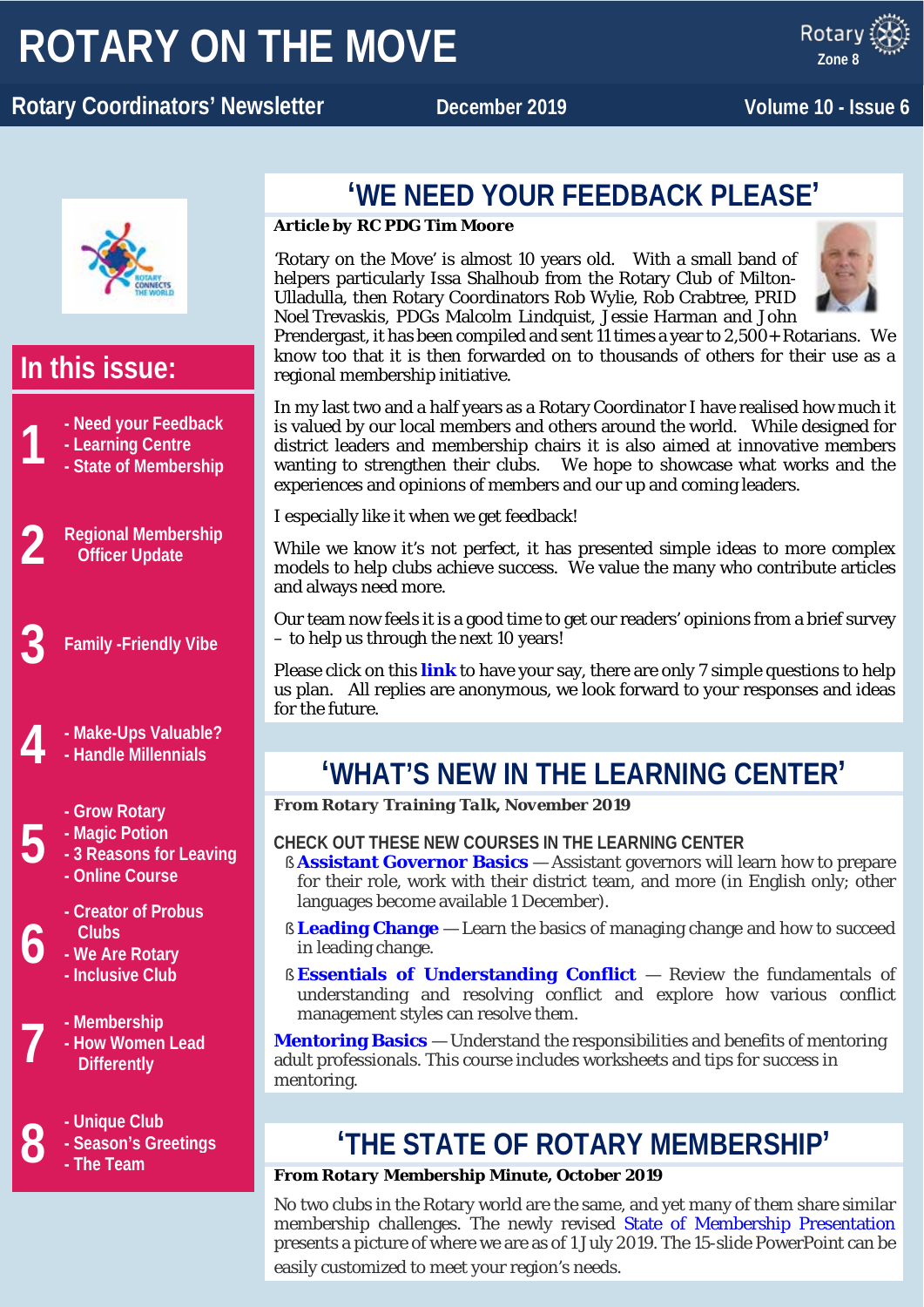### **'REGIONAL MEMBERSHIP UPDATE'**

*Article by Barbara Mifsud, Regional Membership Officer, Membership Development, South Pacific and Philippines Office[, barbara.mifsud@rotary.org,](mailto:barbara.mifsud@rotary.org) <https://www.facebook.com/barbara.mifsud.1>*

### **COURSES ON THE LEARNING CENTRE**

Taking a course on the Learning Centre on My Rotary is a great way to learn more about membership related matters. You can learn anywhere and at your own pace. For those organising district or club level training, consider including an online course(s) as a way to complement face-to-face learning,



particularly if you have participants of varying degrees of knowledge. This way you cultivate a more robust, face to face discussion and ensure that everyone is on the same page. District positions can gain access to reports on registration and completion rates.

There are 8 main membership courses including [Best practices for engaging members;](https://my.rotary.org/learn?deep-link=https%3A//learn.rotary.org/members%3Fr%3Dsite/sso%26sso_type%3Dsaml%26id_course%3D94) [Is your club healthy?](https://my.rotary.org/learn?deep-link=https%3A//learn.rotary.org/members%3Fr%3Dsite/sso%26sso_type%3Dsaml%26id_course%3D107) [Strategies for attracting new members](https://my.rotary.org/learn?deep-link=https%3A//learn.rotary.org/members%3Fr%3Dsite/sso%26sso_type%3Dsaml%26id_course%3D95) and [Practicing flexibility and innovation.](https://my.rotary.org/learn?deep-link=https%3A//learn.rotary.org/members%3Fr%3Dsite/sso%26sso_type%3Dsaml%26id_course%3D60) You can also enroll in the Membership learning plan. However, there are a whole range of other useful courses that may be useful in learning more about membership matters including [Leading change,](https://learn.rotary.org/members/learn/course/551/leading-change) [Essentials of understanding conflict](https://my.rotary.org/learn?deep-link=https%3A//learn.rotary.org/members/learn/course/internal/view/elearning/627/essentials-of-understanding-conflict) an[d Preventing and](https://my.rotary.org/learn?deep-link=https%3A//learn.rotary.org/members/learn/course/575/preventing-and-addressing-harassment)  [addressing adult harassment.](https://my.rotary.org/learn?deep-link=https%3A//learn.rotary.org/members/learn/course/575/preventing-and-addressing-harassment)

Why not include [Rotary basics](https://my.rotary.org/learn?deep-link=https%3A//learn.rotary.org/members/learn/course/internal/view/elearning/524/rotary-basics) as part of your new member orientation program? Or you can educate new members about some of the benefits of being a member by getting them to complete [What is Rotary Global Rewards?](https://my.rotary.org/learn?deep-link=https%3A//learn.rotary.org/members/learn/course/internal/view/elearning/456/what-is-rotary-global-rewards) If you are thinking of creating a mentor program to increase new member retention, why not check out the [Mentoring](https://my.rotary.org/learn?deep-link=https%3A//learn.rotary.org/members/learn/course/618/mentoring) course? You might have already put up your hand to be part of your club's membership committee for next year, but what does that entail? Enroll for [Club membership committee basics](https://my.rotary.org/learn?deep-link=https%3A//learn.rotary.org/members/learn/learning_plan/view/8/club-membership-committee-basics) to find out.

Go to [rotary.org/learn](https://www.rotary.org/learn) and sign in with your My Rotary details, or find the link on My Rotary under the Learning & Reference tab. Check out the recently updated [Learning centre catalogue](https://my.rotary.org/document/learning-center-course-catalog?fbclid=IwAR1P3BPXfpG_0_JPSh4eO-yYIUb9_XI1FqWTq5gTaSk1leBIivWX8w22rao) for a list of all the courses available with handy links.

### **REMINDER! STATE OF MEMBERSHIP PRESENTATION AND WEBINAR**

Rotary's members are our greatest assets. When our membership is strong, our clubs are more vibrant, Rotary has greater visibility and our members have more resources to help communities flourish. Learn about: current membership data and trends; who is joining Rotary and who is leaving; and opportunities to make membership a top priority. Watch the recordin[g here](https://vimeo.com/channels/rotarymembership/368648186) and access the slides [here.](https://www.slideshare.net/Rotary_International/state-of-membership) Alternatively, customise [the presentation](https://my.rotary.org/document/state-membership-presentation-july) and give it during a club or district meeting.

### **MEMBERSHIP RESOURCE GUIDE**

I've revised your regionalised Membership Resource Guide with helpful new resources and publications noted in red. It's available in [English](https://www.dropbox.com/s/nrjnqdsn6o9smgc/20191128%20-%20MembershipResourceGuide_Zone%208%20-%20November%202019.docx?dl=0) and in [French](https://www.dropbox.com/s/hfhhlku3v63p1zm/20191128%20-%20MembershipResourceGuide_Zone%208%20-%20November%202019%20-%20FR.docx?dl=0) (for some of our friends in the Pacific Islands). The guide has live links for easy access to all of the resources.

#### **MEMBERSHIP LEADS REPORT**

Every year Rotary as an organisation receives thousands of on-line enquiries via rotary.org/join from people who are interested in joining. These leads are first vetted by Rotary International staff, then sent to the appropriate district in order for them to assign to a club. The club will then receive an email notification and they have to log into My Rotary to get the details, track the progress and hopefully admit them to the club.

From 1 July to 31 October 2019, Australia, New Zealand and Pacific Islands have received 118 leads. 44% have been referred to a club but only 4% of clubs have contacted the candidate and only 3 have been admitted as members. Check out the district by district breakdown [here.](https://www.dropbox.com/s/uwr49wj9nihoxbc/20191107%20-%20Australia%20New%20Zealand%20Pacific%20Islands%20-%20RMO_Membership_Leads_Success_Report%20as%20at%2031%20October%202019.pdf?dl=0)

#### **MEMBERSHIP STATISTICS AS AT 29 NOVEMBER 2019**

All districts in Zone 8 bar one have positive net growth in comparison to 1 July numbers, with three districts adding +50 members. The Zone is up +500 members. Well done! Let's hope that we can hang on to the positive growth coming into December when clubs traditionally update their membership lists in anticipation of the RI invoice.

[Comparison to 1 July as at 29 November 2019](https://www.dropbox.com/s/elk4ydjiivuhryv/20191129%20-%20COMPARISON_TO_1_JULY%20-%20Zone%208.pdf?dl=0) [Detailed demographics as at 29 November 2019](https://www.dropbox.com/s/n7krbedqzy7c62o/20191129%20-%20DISTRICT_MEMBERSHIP_PROGRESS_TO_GOAL%20-%20Zone%208.pdf?dl=0)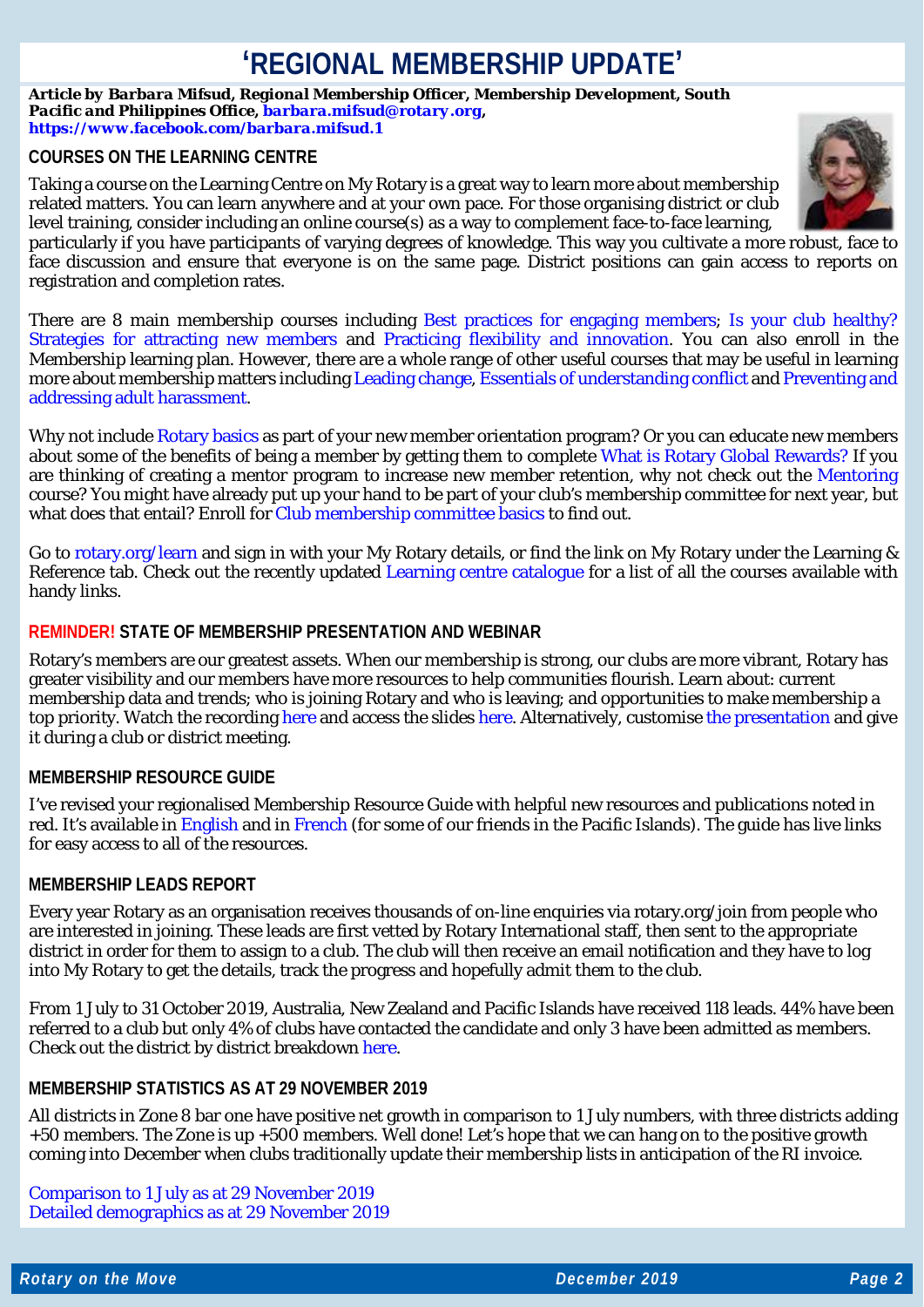### **'CREATING A FAMILY-FRIENDLY VIBE WITH YOUR ROTARY CLUB'**

#### *From Rotary Voice posted on [October](https://blog.rotary.org/2019/10/17/creating-a-family-friendly-vibe-with-your-rotary-club/) 17, 2019 Article by Anabella Bonfa, Rotary Club of Irvine, California, USA, with Anthony Bonfa*



*The Bonfa family at a club-sponsored food drive to benefit families in South Orange County, California, USA.*

"I remember being at a local food drive where we were collecting food donations outside a grocery store. Don reached into his pocket, pulled out \$40 and told me to go shop in the store for "food samples" to put on our display table. That same day, Don told me I was old enough to count all the money and checks, about \$400 worth and I became his official accountant. I had a great time shopping and counting money as you can see in the photo (right).

"At the local dental clinic, Don asked me to put together a "play area" with toys so that kids waiting hours to get dental work could play while they were waiting. I brought my collection of Hot Wheels, Legos, and Beyblades and set up a coloring area.

"All year long Don made me his "special helper." I've helped every year since. Now that I'm 16, I have volunteered at more than 70 projects and experienced all kinds of things I wouldn't have seen otherwise. I've built houses in one day for families sleeping on floors in Mexico, helped people see for the first time with free glasses, and even cooked waffles for the Marines. Rotary has grown my iffer glasses, and even cooked wattles for the Marines. Rotary has grown my *A younger Anthony Bonfa*<br> **A younger Anthony Bonfa a** food driver a food driver and others abroad.

My husband and I and our teenage son Anthony all volunteer at 30 or more projects every year. We consider ourselves a Rotary family. All three of us are hands-on because we come from a smart club that engaged our son in Rotary projects at a young age.

We all enjoy Rotary because it gives us a joint activity where we can spend time together with mutual friends, contribute our individual talents, and create a better world. My club went out of their way to include Anthony from day one. This is how he explains it:

"My first experience with Irvine Rotary was when I was 9. My mom had just joined the club and she started taking me to every volunteer project with her. I didn't know what to do to help at first. Don Kennedy was the president of the club that first year and he changed everything for me by putting me to work.



*counts money for a food drive*

"This year, I chaired my first Rotary project, running the same food drive where I volunteered with Don the first time. We lost Don to cancer a couple of years ago, but he taught me well and I think chairing the food drive honors his memory."

Engaging kids doesn't just mean putting them to work. Cisca, another club member, donated points to make Anthony a Paul Harris [Fellow.](https://www.rotary.org/en/about-rotary/history/paul-harris-society) Other members arranged to have District Governor Kevin come present him with his Paul Harris pin and honor his volunteer service. Bret taught him how to keep score at a baseball game. Other district governors have given him the opportunity to practice his public speaking skills at district conferences. He appreciates his Rotary mentors and friends and considers many to be his "extended family."

**Anthony's Rotary opportunities** have changed his life. When he was 12 and in heavy competition to join his school's robotics team he was chosen as the captain to manage the team because he was the only kid who 1) had public speaking experience 2) had regularly worked with a team of volunteers and 3) understood how to manage money in a project.

In high school he has been a multiple recipient of the Prudential "Spirit of Community Service" award which will bode well in future college applications.

Anthony's presence at service events encourages other parents to join our club and gives us a "family-friendly" vibe. We also regularly invite local high school students and Rotaract members at the University of California, Irvine, to our service projects and we go to their projects to support them in return.

We, as a club, honor our youth and we believe if your club does too, you will attract younger Rotarians and build the next generation of Rotary leaders who will continue your club's work for many years to come.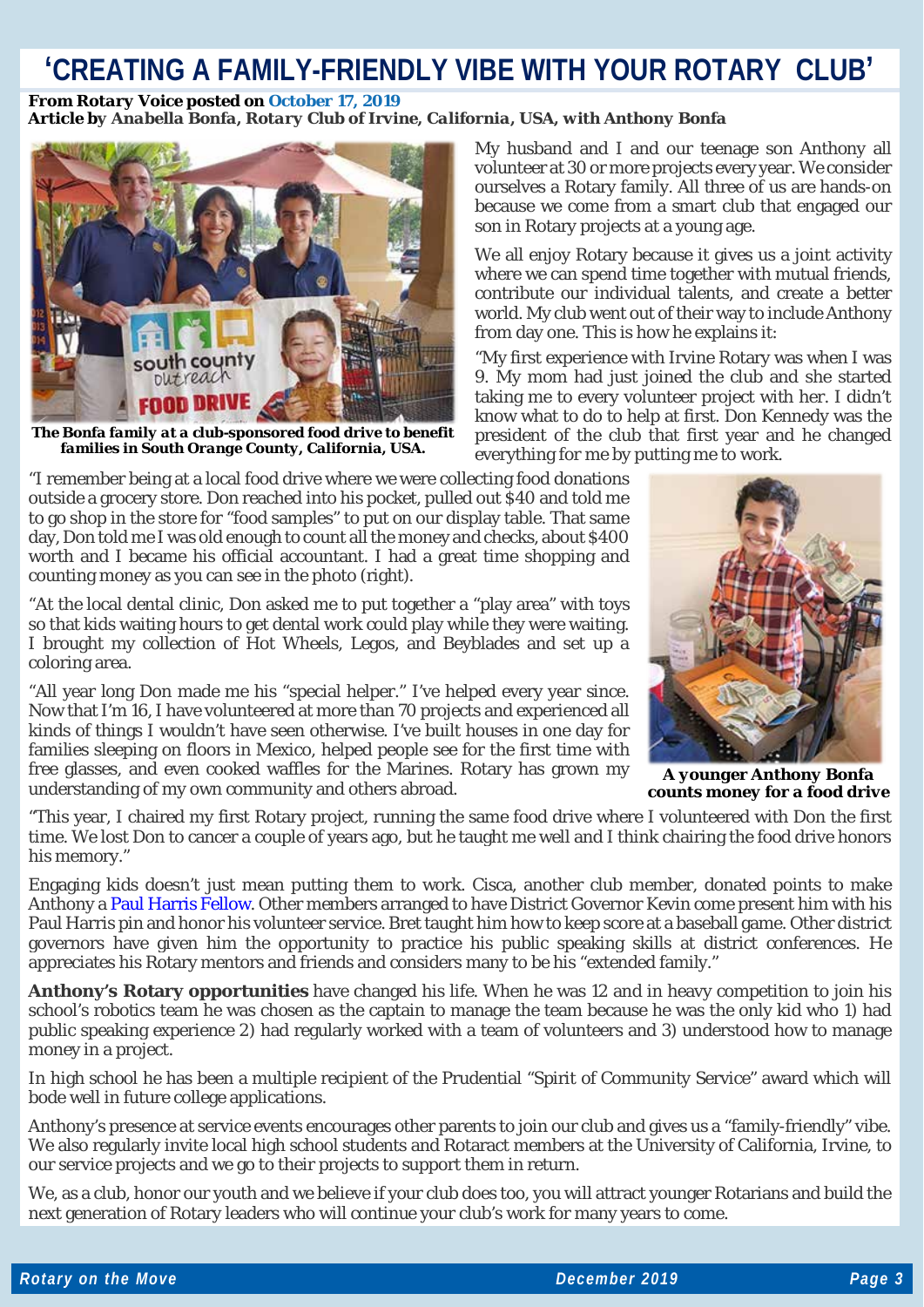### **'ARE MAKE-UPS STILL VALUABLE?'**

### *Article by ARC PDG Stephen Lamont*

It was during a recent interstate trip and having a walk through the local area that I noticed a sign with a Rotary logo. A Rotary club meets here … and I reflected that I had not done a make-up, at another Rotary club, for a very, very long time. Yes, I had used other Rotary meetings and a working bee as a make-up recently … but not visiting another club. Perhaps, it was time to do so.



The local club met on a morning I was there and being from a breakfast club it was a time I was used to – I really should attend – so I did. The atmosphere was inviting (as it should be) and engaging. The interesting and perhaps not surprising fact was that the club was excited that they had a visitor - because it had been a very, very long time since a visiting Rotarian had attended. The meeting morphed into an open forum - they wanted to hear about the club I was in, projects we are involved in as well as club issues. During discussions we shared ideas, found common ground but importantly shared what made each club successful. By starting a conversation, we became better friends. The experience reminded me of one of the most basic ideals of Rotary – that through friendship we are united.

One of the members in our club does regular visits to overseas countries and has always enjoyed visiting other clubs – to him it reinforces the fact that we are an International organization. He proudly returns to the club and shares his experience. It has also led to global grant opportunities. Having the personal local contact makes the project much easier to administer and this has been very rewarding for both clubs. It also provides the opportunity to view how other clubs function first hand – can we bring something back that shall enhance our club experience?

One of the reasons Rotarians attend International Conventions (and this permits an opportunity to highlight that the Rotary International Convention in 2023 shall be held in Melbourne) is to personally view the wider picture of what Rotary achieves on an International scale. We meet and hear from likeminded people from all over the world and share club experiences. Are we as prepared to do this when we travel on a smaller scale (even our own backyard)?

As we approach Christmas and the holiday season, it is worthwhile noting that the work of Rotary and our membership does not stop. It is also a time and an opportunity to visit another club – doing a make-up locally or internationally may be more rewarding and valuable than you think.

### **'HOW TO HANDLE MILLENNIALS'**

#### *By Michael S. Turner - A Theoretical Cosmologist From the Zone 7A, Membership Newsletter, July - September 2019*

#### **Speak the Language**

- Don't talk about "events" they should attend. Instead, promote the **opportunities** and **experiences** Rotary has created for them.
- Don't pitch them a membership the way you always have. Instead, ask them for an **investment**  and be able to describe the return they can expect on that investment.
- Don't ask for "volunteers" for a committee. Instead, invite them to **collaborate** with fellow Rotarians.
- Think words don't matter? Test these out and see for yourself.

### **Know your Audience**

- Need a sophisticated understanding of who they will be.
- Know what they want. Ask them! They will be happy to tell you and offer to help make things happen.
- Offer the specific programs to them.

### **It's About Culture**

• Millennials have an almost subliminal obsession with culture, and with finding people, places and organizations that match their values.

### **Collaboration**

• Find a place where individuals can come together and collectively produce something of value.

• Engage in a two-way conversation where they feel like they've helped to shape the project's goals.

#### **Distributed Authority**

- Empowering leaders to feel ownership of projects or experiences will drive them to incredible results.
- You need to be very careful who you place in leadership positions. But once you've matched the right person with the right project, the rest will take care of itself.

#### **Recognition**

• After the fun is over you need to spend time thanking those people who made the event or program so great. This simple gesture will ensure that person is loyal to your Rotary for their entire career.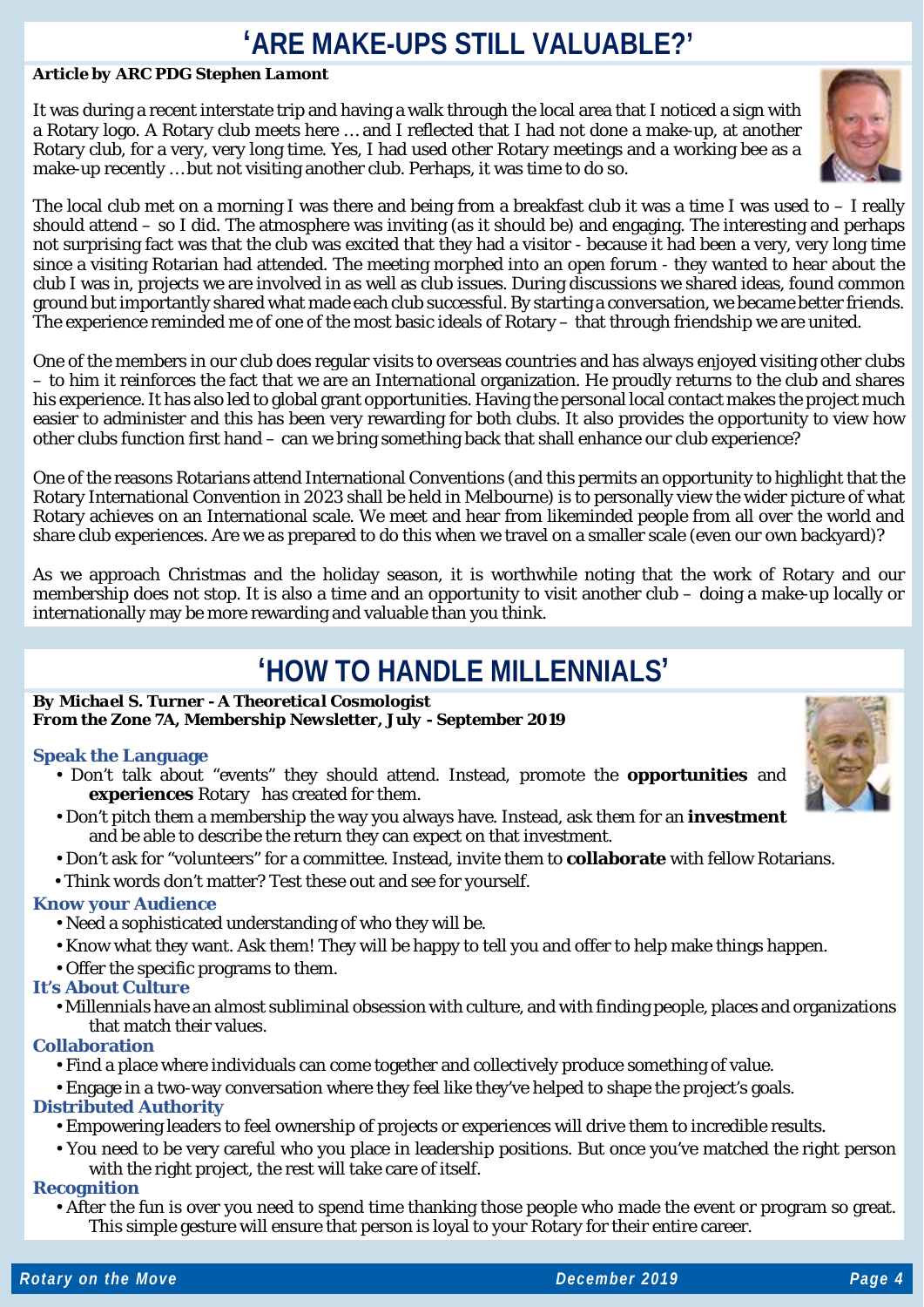### **'GROW ROTARY'**

#### *Article by Floyd Lancia, RI Director, Zones 30-31, 2019-21, from The Heartbeat, Zones 30-31 Newsletter, Sept/Oct 2019*

… "Rotary Connects the World" year. As you look ahead to what comes next, have you contemplated the thought of "Grow Rotary?"



When I think of Grow Rotary, I think of more than growing membership. Not that growing membership isn't important, but my thought is that by combining Our Foundation and Rotary's Public Image, Rotary can grow in a more united and stronger way.

If you're thinking about increasing membership how about implementing a few thoughts that incorporate Our Foundation and really tell our story? Begin by:

- Creating a list of all the great things about your club and telling others;
- Knowing your club's strengths and promoting service/social activities;
- Talking about Rotary wherever you go, wearing your pin;
- Being persistent and vibrant while talking about how Rotary impacts your life and that of your family.

Rotary's Public Image efforts around "People of Action" provide downloadable ads [here.](https://brandcenter.rotary.org/en-GB) You'll find guidelines on how to use and localize each element, making it easier for your club or district to tell the world the Rotary story in a consistent, compelling way.

The Public Image "People of Action" campaign brings the Rotary brand to life by highlighting what happens when community leaders within Rotary join together, share their vision, exchange ideas about solutions, and take action to make it a reality.

How about our Foundation? The work of Rotary, as we all know, is boundless, and Rotarians always ready to assist. Has your club or district made application for a Global or District Grant? Think about the impact of that grant that you're contemplating.

Over the past century, our Foundation has contributed \$3 billion to programs and projects that have transformed countless lives. How many lives have been saved or transformed by Our Rotary Foundation projects over the past 102 years?

I doubt that we'll ever be able to quantify our results exactly, but I do know that millions would not be an exaggeration. Telling our story about the good things we do with Our Foundation will be a sure fire, winning combination when it comes to attracting members.

Create a membership campaign that shows Rotary's work supported by Our Foundation, telling our story and truly, consistently living as People of Action.

## **'A MAGIC POTION FOR MEMBERSHIP GROWTH?'**

#### *From Rotary Membership Minute, October 2019*

OK, there is no magic potion for membership growth. But there are steps you can take that work. One district in Zone 31 successfully grew its membership by [organizing several efforts](http://msgfocus.rotary.org/c/16yUROF7B224TTxWuuoXSSDAt6M) throughout the year. One thing the membership committee made sure to do was to act on new [Membership Leads](http://msgfocus.rotary.org/c/16yURWrQfRczRkBuDDX2phpSO1Z) quickly and consistently.

### **'THE TOP THREE REASONS FOR LEAVING ROTARY'**

### *From Rotary Membership Minute, October 2019*

- § Cost or time constraints
- § Club environment and culture
- § Unmet expectations

Does your club know why its members leave? Use the [Understanding Why Members Leave](http://msgfocus.rotary.org/c/16yUQGADFBvAgY1Za6sjbhCVqNT) exit survey to find out and then develop a plan to address any issues the survey reveals.

### **'LEADING CHANGE ONLINE COURSE'**

#### *From Rotary Membership Minute, October 2019*

Every organization needs to adapt and evolve to stay effective and relevant. But change isn't always easy. In the online cours[e Leading Change,](http://msgfocus.rotary.org/c/16yURjweXJm549jJTScFNhwp7pW) you'll learn the basics of how to manage change, including how to succeed in leading it, how to assess people's readiness to make changes, how to plan for change, and how to respond to any reluctance.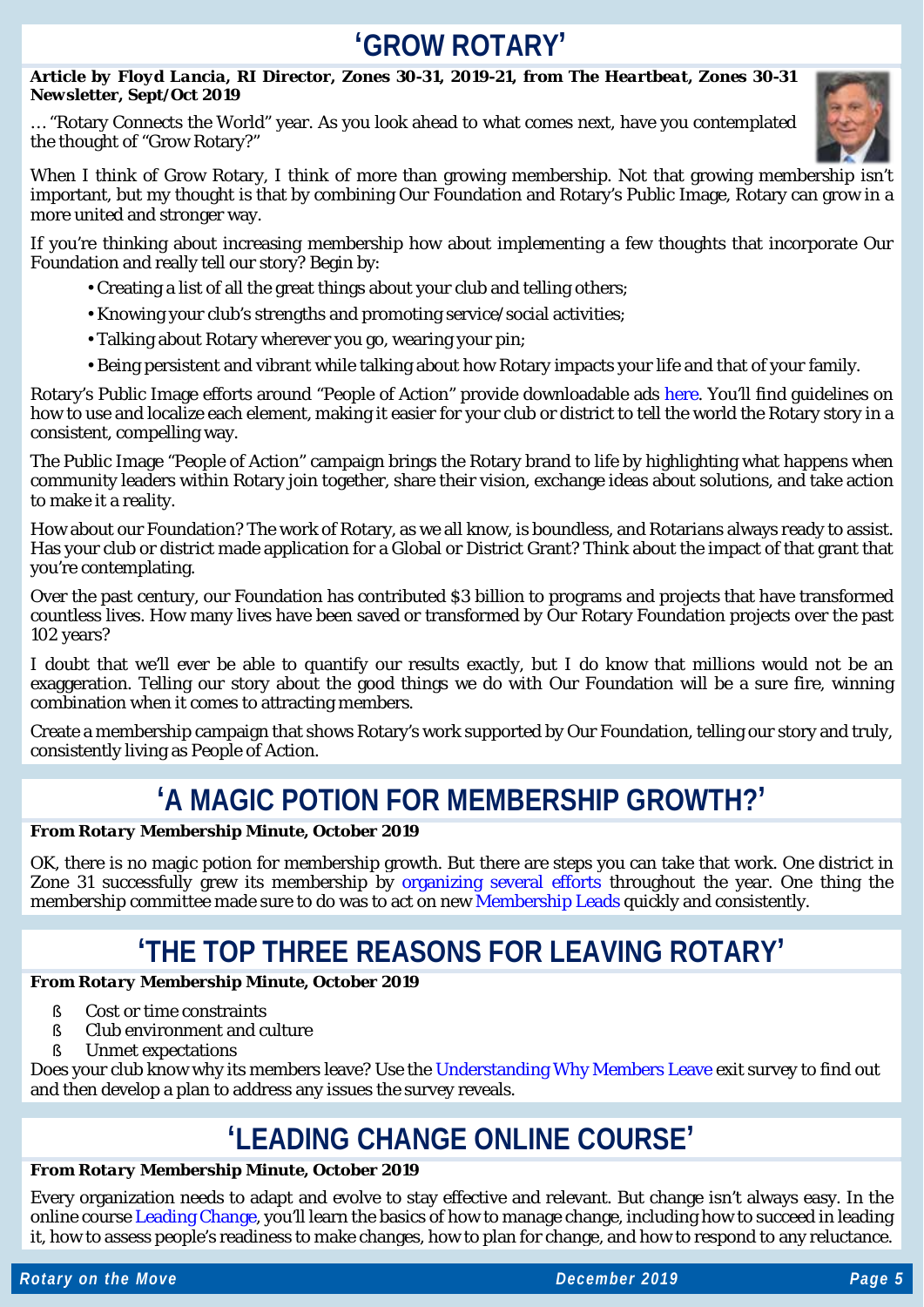### **'THE CHAMP CREATOR OF PROBUS CLUBS'**

### *Article by Tony Thomas, [Rotary Central Melbourne](https://www.rotaryclubcentralmelbourne.org.au/)*

Rotary clubs, focused on holding their own membership, don't often set up new Probus clubs. Rotary started the Probus movement in 1976 for retirees who want to make friends and keep active rather than do charity work. With the bulge of baby-boomer retirements, there's now plenty of potential for new Probus clubs. A champion creator of Probus clubs is retired electrical engineer Robert Renshaw 78, of D9810's Glen Waverley Rotary (about 60 members) in south-east Melbourne. Since 2016 he's helped set up eight new Probus clubs.



Glen Waverley Rotary, in District 9810, has a long history with Probus. In 2002 it ran an "interest meeting" for a new Probus club and got 200 applicants – so it started two Probus clubs at once. Members at the Syndal Combined Probus and Wheelers Hill Combined Probus have since grown to 300.

Robert straddles the Rotary and Probus worlds. He's been 47 years in four Rotary Clubs, is District 9810's Probus Chairman, is Syndal Probus's current president, and was a Probus national director from 2016 to 2018. Wearing multiple hats, he helped start these D9810 Probus clubs:

| Year | <b>Probus Club</b>      | <b>Members now</b> | <b>RC</b> Sponsor       |
|------|-------------------------|--------------------|-------------------------|
| 2016 | <b>Glen Waverley</b>    | 80                 | <b>Glen Waverley</b>    |
| 2016 | <b>Croydon Park</b>     | 125                | <b>Boronia</b>          |
| 2018 | <b>Wantirna South</b>   | 35                 | Rowville/Lysterfield    |
| 2018 | <b>Endeavour Hills</b>  | 40                 | <b>Endeavour Hills</b>  |
| 2018 | <b>Doncaster Valley</b> | 40                 | <b>Doncaster</b>        |
| 2018 | Kerrimuir               | 35                 | <b>Box Hill Central</b> |
| 2019 | Mont Albert N.          | 40                 | <b>Mont Albert</b>      |
| 2019 | <b>Ringwood Lake</b>    | 40                 | Mitcham                 |



*Robert Renshaw, Rotary's stalwart on Probus Clubs*

Robert explains, "We scan census and suburb data looking for big groups of retirees. Probus South Pacific suggests 4% of retirees in an area would support a club but I work on 3%. Clubs typically start with about 30 members and grow by word of mouth.

"The challenges in starting a club are effective marketing of the initial meeting and finding a right-sized but low-cost venue. Commercial venues often charge too much. City council facilities work well – there's about eight Probus clubs all meeting at Monash City Council.

"We've got 18 Probus clubs in the Monash City zone, but a decade ago we had 26. Some clubs start with 60-year-old but don' t keep recruiting. Members get old, don't join the committee and scale back activities until the club folds.

"Some Rotarians see Probus as a competitor. That's silly. They cater for different markets. Help from Rotary clubs can revive Probus clubs and Probus people's adult kids can be Rotary recruits."

*Want to get a Probus club started? Contact Robert at [rren2422@bigpond.net.au](mailto:rren2422@bigpond.net.au) or Probus South Pacific – Joshua Stojanovic on 1300 630 488.*

*Australian Rotary membership is down 30% since 2000, from 37,614 to 26,875 at Oct 30 2019.*

## **'WE ARE ROTARY: ADVANCING WOMEN AS LEADERS WEBINAR'**

#### *From Rotary Membership Minute, October 2019*

Less than 25 percent of Rotary's members around the world are women, and women are underrepresented in leadership positions at every level. Watch [Rotarians Beth Keck and Todd Jenkins'](http://msgfocus.rotary.org/c/16yURriXCywA1Ani31KKjGiHsl9) presentation about the benefits of being a diverse, equitable, and inclusive organization and the barriers that women face when they consider leadership positions.

### **'CREATING AN INCLUSIVE CLUB EXPERIENCE'**

#### *From Rotary Weekly, 19 November 2019*

A top priority for Rotary is growing and diversifying our membership to make sure we reflect the communities we serve. Learn more about Rotary's diversity, equity, and inclusion statement.

**[LEARN MORE](http://msgfocus.rotary.org/c/16SyAzOTkvJfgsf55C31yKKFTTf)**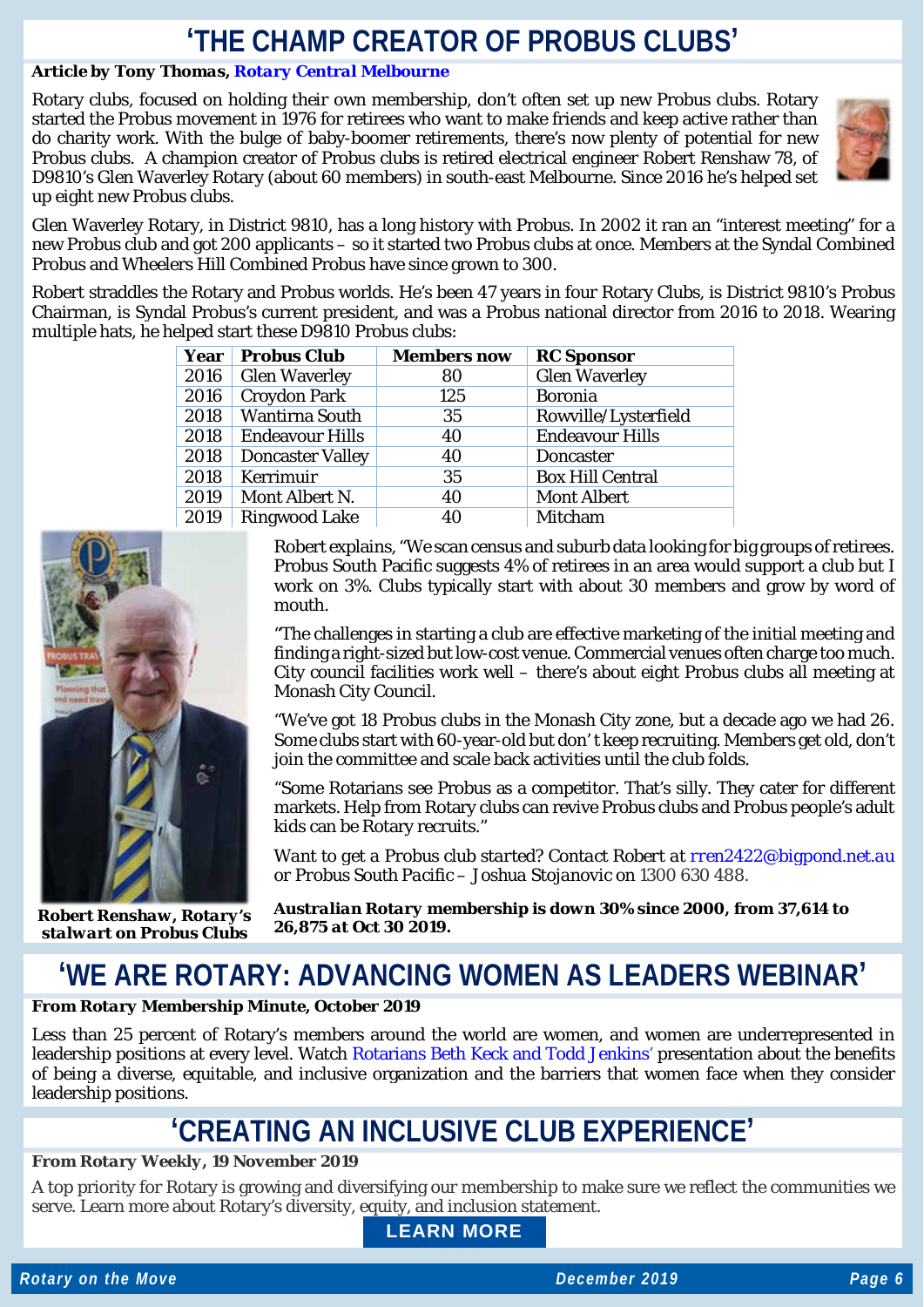### **'MEMBERSHIP'**

#### *By Ed Strom, Membership Director. From Rotaspoke, [Rotary Club of Carlingford,](http://rotarycarlingford.org.au/) NSW, [D9685](https://www.rotarydistrict9685.org.au/)*

Due to a resignation I seem to have ended up as Membership Director. Why an old contrarian like me would be asked to look after membership I have no idea, but I'll give it a try. Membership, in my opinion, is more than just increasing the numbers on our books.



It is important for growth that we continue to seek new worthwhile members and give them the same opportunities for "Service Above Self" as we have, some of us are getting older and slower, we need to add to our stocks – why should we be so selfish as to keep it all to ourselves?

It is also very important to retain our current members and we can do this by encouraging those non-attendees to participate more regularly and for Directors to ensure that all members have a purpose in the Club so they feel they are contributing members.

#### **There may be one person with the title of Membership Director but the membership committee totals 41, the entire membership of the Club, so I will need and I do ask for your help.**

*A few of my random thoughts on membership, not rocket science, but facts:*

*Apart from Cristy and Phil we do not have any partners as members. Often our partners are more Rotarian than we are!*

*We do not have any sons or daughters of members in the Club!*

*We do not have any next-door neighbours in the Club, in fact we don't even have two members that live on the same street!*

*We do not have one business owner or employee from either Carlingford Court or North Rocks Shopping Centre as a member!*

*We support around 15 schools in our district but to my knowledge we do not have any teachers or parents from any of those schools as members!*

*Until recently we have never gained a parent of the many exchange students we have sponsored!*

*We do not have any members from the numerous sporting Clubs in our area!*

*We give continuing support for many local organisations but where is their representation in our Club?*

*To my knowledge we have never gained a member through conversations or contact with the thousands of people that have come through the gates at the market!*

*We all have doctors, chemists, dentists, physios, electricians, plumbers, solicitors, mechanics, gardeners, butchers etc, so why aren't they in our Club?*

*As Rotarians we are really, really, really nice people so we must have numerous friends!*

*Just a few of my thoughts on the possible sources of membership, I'm sure you all have your own, if anybody would like to run with one of these or instigate your own ideas, please feel free to do so.*

### **['Proposing New Members](https://my.rotary.org/en/document/proposing-new-members)', pdf from RI.**

### **'HOW WOMEN LEAD DIFFERENTLY'**

### *From Rotary Membership Minute, October 2019*

What are some attributes that women leaders tend to have? According to leadership expert Kathleen Rose, they are more likely to understand the importance of human connection, to be willing to care for others, and to be unafraid of transparency. [Read about and listen to](http://msgfocus.rotary.org/c/16yURGSoWcRzWsuolkQTmtRi8bz) Rose's experiences as a leader and her recommendations for being an agent of change.

### **SHARE YOUR CLUB OR DISTRICT SERVICE PROJECT AND MEMBERSHIP BEST PRACTICES.**

We would like to hear from Clubs or Districts telling us what they have done. Please include a summary, contact details, a couple of captioned photos, and email to **[Issa Shalhoub](mailto:drissa@bigpond.com)**, this Newsletter's editor*.* We also would like readers to share their experiences and stories on Best Practices in their Clubs and what has worked for their Clubs in gaining new members and also what has helped in keeping members.